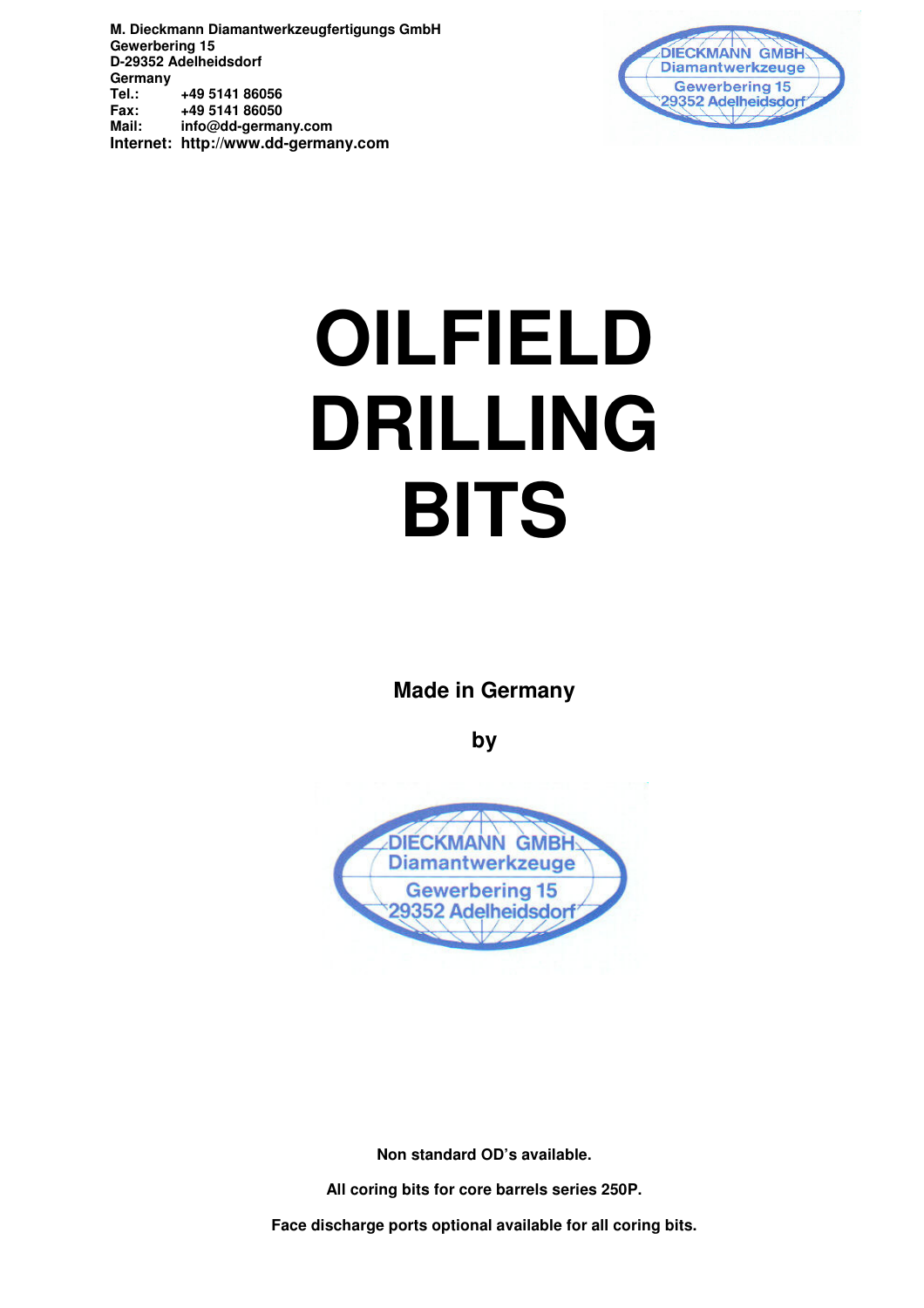# **CORING BITS**

## **Type 52 (IADC code M565)** Bit shown: 8-1/2"

- For soft to medium formations such as marl, salt, anhydrite, shale, sand, and chalk.
- PCD cutters ø 1/2 in.
- Round profile.
- Natural diamond gages.
- Tungsten carbide bit body.

| Bit size OD (in)              | 6                        | $8 - 1/2$          |
|-------------------------------|--------------------------|--------------------|
| # of ID waterways             | 6                        | 8                  |
| # of cutters                  | 21                       | 36                 |
| Core barrel size (in)         | $4 - 3/4 \times 2 - 5/8$ | $6 - 3/4 \times 4$ |
| Hydraulic flow rate (GPM)     | 100-250                  | 180-320            |
| Rotation speed (RPM)          | 80-500                   | 80-500             |
| Weight on bit (1000 lbs)      | $2 - 15$                 | $5 - 20$           |
| Approx. shipping weight (lbs) | 50                       | 90                 |





#### **Type S10 (IADC code T5X9)** Bit shown: 8-1/2"

- For medium to hard and dense formations such as shale, mudstone, limestone, sandstone, dolomite, anhydrite, siltstone, and mudstone.
- Cubic TSD cutters  $1/8 \times 1/8 \times 1/8$  in<sup>3</sup>.
- Double cone profile with sharp nose and tapered flank.
- Natural diamond gages.
- Tungsten carbide bit body.
- Feeder/Collector fluid course.

| Bit size OD (in)              | 6                        | $8 - 1/2$          |
|-------------------------------|--------------------------|--------------------|
| # of ID waterways             | 8                        | 12                 |
| Approx. # of cutters          | 290                      | 560                |
| Core barrel size (in)         | $4 - 3/4 \times 2 - 5/8$ | $6 - 3/4 \times 4$ |
| Hydraulic flow rate (GPM)     | 100-200                  | 180-300            |
| Rotation speed (RPM)          | 60-500                   | 60-500             |
| Weight on bit (1000 lbs)      | $5 - 10$                 | 10-20              |
| Approx. shipping weight (lbs) | 50                       | 90                 |

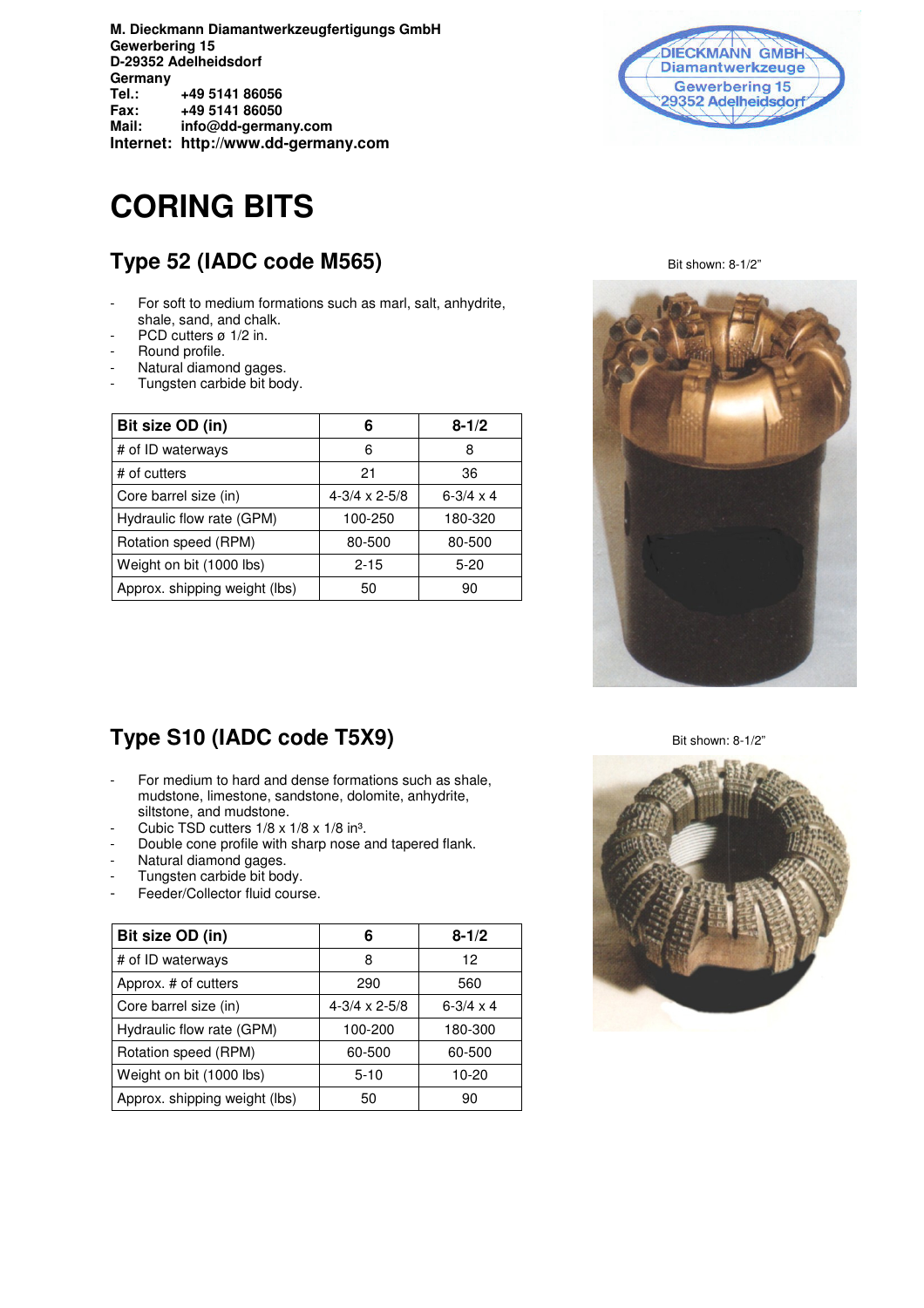## **NON CORING BITS**

## **Type S323 (IADC code S612)** Bit shown: 12-1/4"

- For soft formations such as gumbo, clay, marl, salt, anhydrite, and shale.
- PCD premium face cutters ø 3/4 in.
- PCD gage cutters ø 3/4 in.
- PCD gage trimmers ø 1/2 in.
- Round flank and shallow inner cone.
- Interchangeable jet nozzles.
- Spiral gage protected by TC pins with embedded TSD diamonds.
- Steel bit body (42CrMo4).
- Extremely high cutter stand off.

| Bit size OD (in)                          | $8 - 1/2$ | $12 - 1/4$ |
|-------------------------------------------|-----------|------------|
| # of blades                               | 5         | 5          |
| # of nozzles                              | 6         | 8          |
| # of face cutters                         | 16        | 29         |
| # of gage cutters                         | 5         | 5          |
| # of gage trimmers                        | 10        | 10         |
| Approx. junk slot area (in <sup>2</sup> ) | 20        | 53         |
| API reg. pin connection (in)              | $4 - 1/2$ | $6 - 5/8$  |
| Hydraulic flow rate (GPM)                 | 550-600   | 900-950    |
| Rotation speed (RPM)                      | 80-500    | 80-500     |
| Weight on bit (1000 lbs)                  | $4 - 20$  | $5 - 30$   |
| Approx. shipping weight (lbs)             | 220       | 550        |





## **Type 423 (IADC code M654)** Bit shown: 5-11/16"

- For soft to hard formations such as gumbo, clay, marl, salt, anhydrite, and shale.
- PCD cutters ø 1/2 in.
- Round flank and shallow inner cone.
- Fixed jet nozzles.
- Natural diamond gage.
- Tungsten carbide bit body.

| Bit size OD (in)                          | 6         | $8 - 1/2$ | $12 - 1/4$ |
|-------------------------------------------|-----------|-----------|------------|
| # of blades                               | 3         | 5         | 5          |
| Max. TFA $(in2)$                          | 2.4       | 4.5       | 9.3        |
| # of cutters                              | 19        | 34        | 53         |
| Approx. junk slot area (in <sup>2</sup> ) | 8.0       | 13.5      | 25         |
| API reg. pin connection (in)              | $3 - 1/2$ | $4 - 1/2$ | $6 - 5/8$  |
| Hydraulic flow rate (GPM)                 | 150-250   | 300-500   | 600-850    |
| Rotation speed (RPM)                      | 80-500    | 80-500    | 80-500     |
| Weight on bit (1000 lbs)                  | $2 - 15$  | $3 - 20$  | $5 - 30$   |
| Approx. shipping weight (lbs)             | 90        | 220       | 550        |